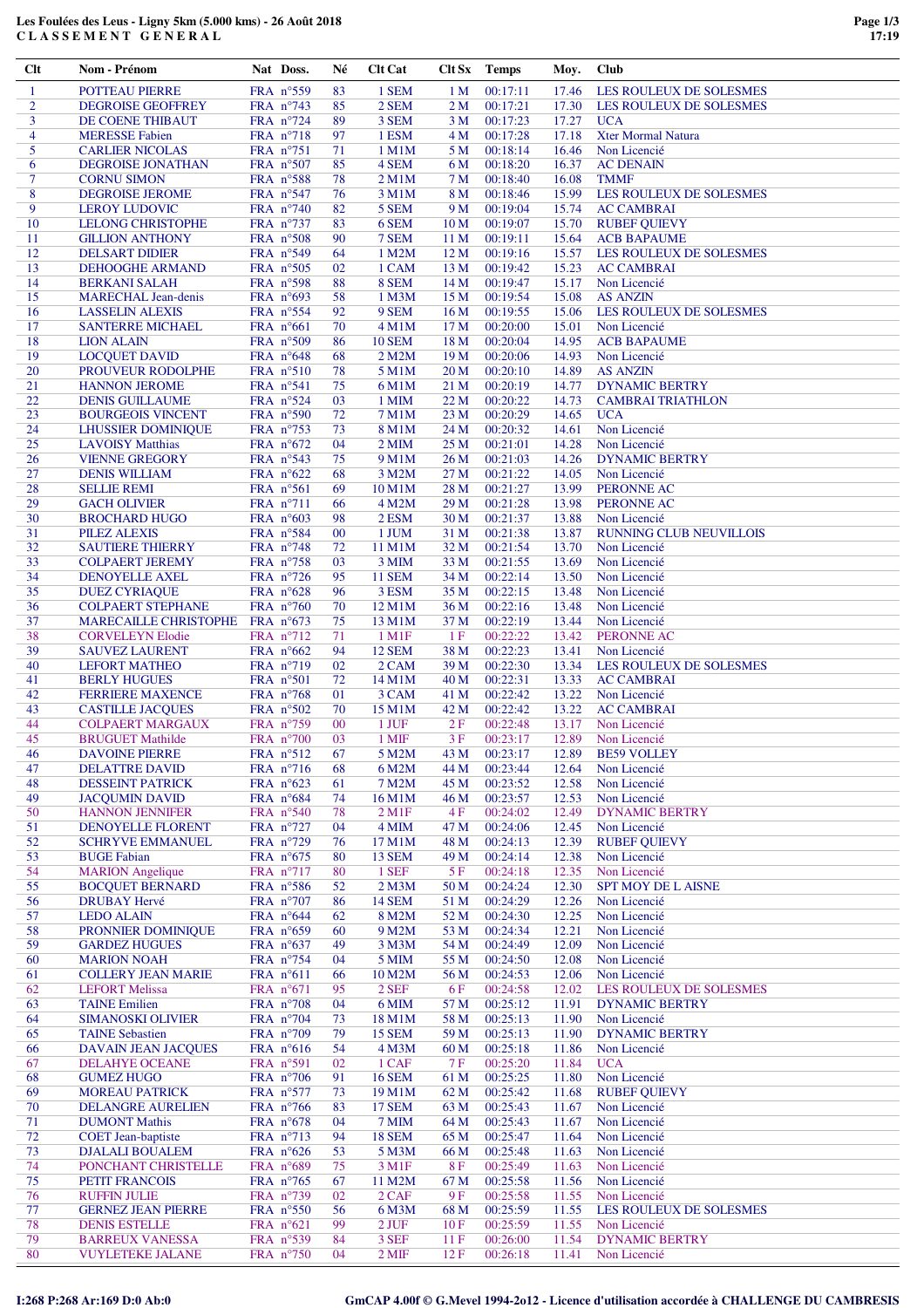## **Les Foulées des Leus - Ligny 5km (5.000 kms) - 26 Août 2018 C L A S S E M E N T G E N E R A L**

| Clt      | Nom - Prénom                  | Nat Doss.           | Né     | <b>Clt Cat</b>     | Clt Sx           | <b>Temps</b> | Moy.  | <b>Club</b>                           |
|----------|-------------------------------|---------------------|--------|--------------------|------------------|--------------|-------|---------------------------------------|
| 81       | <b>BOURE Philippe</b>         | FRA n°703           | 88     | <b>19 SEM</b>      | 69 M             | 00:26:19     | 11.41 | Non Licencié                          |
| 82       | <b>STOCLET SABRINA</b>        | FRA $n^{\circ}663$  | 80     | 4 SEF              | 13F              | 00:26:22     | 11.38 | Non Licencié                          |
| 83       | <b>HOST EVELYNE</b>           | FRA n°641           | 74     | 4 M1F              | 14 F             | 00:26:26     | 11.35 | Non Licencié                          |
| 84       | <b>VUYCETEKE RAPHAEL</b>      | FRA n°749           | 79     | <b>20 SEM</b>      | 70 M             | 00:26:29     | 11.33 | Non Licencié                          |
| 85       | <b>COSSE Suzanne</b>          | FRA n°714           | 95     | 5 SEF              | 15F              | 00:26:32     | 11.31 | Non Licencié                          |
| 86       | <b>HERBIN MATTHIAS</b>        | FRA n°744           | 02     | 4 CAM              | 71 M             | 00:26:35     | 11.29 | Non Licencié                          |
| 87       | <b>FERAUX SIMON</b>           | FRA n°745           | 02     | 5 CAM              | 72 M             | 00:26:35     | 11.29 | Non Licencié                          |
| 88       | <b>MARQUAY YOANN</b>          | FRA $n^{\circ}649$  | 87     | <b>21 SEM</b>      | 73 M             | 00:26:36     | 11.28 | Non Licencié                          |
| 89       | DAVOINE JEAN BERNARD          | FRA $n^{\circ}570$  | 72     | 20 M1M             | 74 M             | 00:26:38     | 11.27 | <b>RUBEF QUIEVY</b>                   |
| 90       | <b>COLLERY CLEMENT</b>        | FRA $n^{\circ}612$  | 00     | 2 JUM              | 75 M             | 00:27:14     | 11.02 | Non Licencié                          |
| 91       | <b>BOURGEOIS MORGAN</b>       | FRA n°728           | 93     | <b>22 SEM</b>      | 76 M             | 00:27:16     | 11.01 | Non Licencié                          |
| 92       | <b>MATHIEU LAURA</b>          | FRA $n^{\circ}$ 556 | 97     | 1 ESF              | 16F              | 00:27:22     | 10.97 | LES ROULEUX DE SOLESMES               |
| 93       | <b>RAS RICHARD</b>            | FRA $n^{\circ}$ 747 | 55     | 7 M3M              | 77 M             | 00:27:25     | 10.95 | Non Licencié                          |
| 94       | <b>PETOUX Sebastien</b>       | FRA $n^{\circ}676$  | 80     | 23 SEM             | 78 M             | 00:27:27     | 10.93 | Non Licencié                          |
| 95       | <b>BILLOT JEAN MICHEL</b>     | FRA $n^{\circ}545$  | 55     | 8 M3M              | 79 M             | 00:27:27     | 10.93 | LES ROULEUX DE SOLESMES               |
| 96       |                               |                     | 80     | <b>24 SEM</b>      | 80 M             | 00:27:28     | 10.92 | Non Licencié                          |
| 97       | <b>BOZION NICOLAS</b>         | FRA $n^{\circ}$ 725 | 04     |                    |                  | 00:27:32     |       |                                       |
|          | <b>DELATTRE Baptiste</b>      | FRA $n°691$         |        | <b>8 MIM</b>       | 81 M             |              | 10.90 | <b>RUNNING BIKE ST PYTHON</b>         |
| 98<br>99 | <b>POLVENT</b> Stephane       | FRA $n^{\circ}697$  | 73     | 21 M1M             | 82 M             | 00:27:42     | 10.84 | Non Licencié                          |
|          | PROISY LAURENCE               | FRA $n^{\circ}658$  | 75     | 5 M1F              | 17F              | 00:27:51     | 10.77 | Non Licencié                          |
| 100      | PILEZ VINCENT                 | FRA n°585           | 60     | 12 M2M             | 83 M             | 00:27:54     | 10.76 | <b>RUNNING CLUB NEUVILLOIS</b>        |
| 101      | <b>DEBRIS STEPHANIE</b>       | FRA $n^{\circ}767$  | 77     | 6 M1F              | 18F              | 00:27:59     | 10.72 | Non Licencié                          |
| 102      | <b>FEREIRRA</b> Laetitia      | FRA $n^{\circ}699$  | 85     | 6 SEF              | 19F              | 00:28:01     | 10.71 | Non Licencié                          |
| 103      | <b>DELATTRE Clement</b>       | FRA $n^{\circ}692$  | 04     | <b>9 MIM</b>       | 84 M             | 00:28:02     | 10.70 | <b>RUNNING BIKE ST PYTHON</b>         |
| 104      | <b>LEBLANC Thibaut</b>        | FRA $n^{\circ}694$  | 04     | <b>10 MIM</b>      | 85 M             | 00:28:07     | 10.67 | Non Licencié                          |
| 105      | <b>CLAISSE JEAN CLAUDE</b>    | FRA n°609           | 64     | 13 M2M             | 86 M             | 00:28:08     | 10.67 | Non Licencié                          |
| 106      | <b>RAS SEBASTIEN</b>          | FRA n°746           | 81     | 25 SEM             | 87 M             | 00:28:14     | 10.63 | Non Licencié                          |
| 107      | PINCHART NADINE               | FRA n°519           | 64     | 1 M <sub>2</sub> F | 20F              | 00:28:21     | 10.59 | <b>BIEN DANS SES BASKETS A TILLOY</b> |
| 108      | PINCHART RAPHAEL              | FRA $n^{\circ}520$  | 63     | 14 M2M             | 88 M             | 00:28:24     | 10.57 | <b>BIEN DANS SES BASKETS A TILLOY</b> |
| 109      | <b>DELANNOY CHRISTINE</b>     | FRA n°687           | 71     | 7 M1F              | 21F              | 00:28:24     | 10.56 | Non Licencié                          |
| 110      | <b>ROGE Clara</b>             | FRA n°710           | 97     | $2$ ESF            | 22F              | 00:28:30     | 10.53 | Non Licencié                          |
| 111      | DELABRE JEAN NOEL             | FRA $n^{\circ}$ 548 | 57     | 9 M3M              | 89 M             | 00:28:32     | 10.51 | LES ROULEUX DE SOLESMES               |
| 112      | <b>DUROYON LUCAS</b>          | FRA $n^{\circ}720$  | 04     | 11 MIM             | 90 M             | 00:28:45     | 10.44 | <b>RUBEF QUIEVY</b>                   |
| 113      | <b>CASTAGNIER CECILE</b>      | FRA n°587           | 74     | 8 M1F              | 23 F             | 00:28:57     | 10.36 | <b>TMMF</b>                           |
| 114      | <b>GHESTIN CECILE</b>         | FRA $n^{\circ}$ 736 | 80     | 7 SEF              | 24 F             | 00:28:58     | 10.36 | Non Licencié                          |
| 115      | <b>DAVOINE SIMON</b>          | FRA n°617           | 97     | 4 ESM              | 91 M             | 00:29:00     | 10.35 | Non Licencié                          |
| 116      | PLOUQUET ELODIE               | FRA $n^{\circ}657$  | 85     | 8 SEF              | 25F              | 00:29:20     | 10.23 | Non Licencié                          |
| 117      | <b>CARDOT</b> Francis         | FRA $n^{\circ}681$  | 62     | 15 M2M             | 92 M             | 00:29:33     | 10.16 | Non Licencié                          |
| 118      | <b>FONTAINE ANTOINE</b>       | FRA $n^{\circ}632$  | 88     | <b>26 SEM</b>      | 93 M             | 00:29:39     | 10.12 | Non Licencié                          |
| 119      | PELLETIER Valentin            | FRA $n^{\circ}682$  | 98     | 5 ESM              | 94 M             | 00:29:41     | 10.11 | <b>AC CAMBRAI</b>                     |
| 120      | <b>LEFEBVRE JOSY</b>          | FRA $n^{\circ}645$  | 70     | 22 M1M             | 95 M             | 00:29:47     | 10.08 | Non Licencié                          |
| 121      | <b>JOLAS CHARLES</b>          | FRA n°734           | 90     | <b>27 SEM</b>      | 96 M             | 00:29:58     | 10.02 | Non Licencié                          |
| 122      | <b>HAYART LUDOVIC</b>         | FRA n°755           | 71     | 23 M1M             | 97 M             | 00:30:00     | 10.00 | Non Licencié                          |
| 123      | <b>TAISNE JESSICA</b>         | FRA n°730           | 85     | 9 SEF              | 26F              | 00:30:04     | 9.98  | Non Licencié                          |
| 124      | <b>CHOTTEAU VALERIE</b>       | FRA $n^{\circ}607$  | 79     | <b>10 SEF</b>      | 27F              | 00:30:12     | 9.93  | Non Licencié                          |
| 125      | <b>CHOTTEAU FREDERIC</b>      | FRA $n^{\circ}608$  | 72     | 24 M1M             | 98 M             | 00:30:17     | 9.91  | Non Licencié                          |
| 126      | <b>LEDO CARINE</b>            | FRA $n^{\circ}643$  | 83     | <b>11 SEF</b>      | 28F              | 00:30:18     | 9.90  | Non Licencié                          |
| 127      | <b>DELCAMBRE PATRICK</b>      | FRA $n^{\circ}$ 764 | 67     | 16 M2M             | 99 M             | 00:30:22     | 9.88  | Non Licencié                          |
| 128      | <b>DUEZ PHILIPPE</b>          | FRA n°752           | 63     | 17 M2M             | 100 M            | 00:30:38     | 9.80  | Non Licencié                          |
| 129      | <b>WANECQUE NICOLAS</b>       | FRA n°669           | 80     | <b>28 SEM</b>      | 101 <sub>M</sub> | 00:30:38     | 9.79  | Non Licencié                          |
| 130      | POIRIER Zoé                   | FRA $n^{\circ}698$  | 92     | <b>12 SEF</b>      | 29F              | 00:30:43     | 9.77  | Non Licencié                          |
| 131      | POLVENT ARNAUD                | FRA n°723           | 78     | 25 M1M             | 102 <sub>M</sub> | 00:30:46     | 9.75  | Non Licencié                          |
| 132      | <b>STEPIEN STEPHANE</b>       | FRA n°762           | 73     | 26 M1M             | 103 M            | 00:30:55     | 9.70  | DANS LES YEUX D'HUGO                  |
| 133      | <b>LOBRY NOEMIE</b>           | FRA n°533           | 04     | 3 MIF              | 30F              | 00:31:08     | 9.64  | DANS LES YEUX D HUGO                  |
| 134      | <b>MARTIN Beatrice</b>        | FRA n°695           | 74     | 9 M1F              | 31 F             | 00:31:11     | 9.62  | Non Licencié                          |
| 135      | <b>WAEYENBERG CHRISTIAN</b>   | FRA $n^{\circ}721$  | 57     | 10 M3M             | 104 M            | 00:31:12     | 9.62  | Non Licencié                          |
| 136      | <b>LARGILLIERE ASTRID</b>     | FRA n°735           | 79     | <b>13 SEF</b>      | 32F              | 00:31:13     | 9.61  | Non Licencié                          |
| 137      | <b>COLPAERT ODIL.E</b>        | FRA n°761           | 69     | 10 M1F             | 33 F             | 00:32:02     | 9.37  | Non Licencié                          |
| 138      | <b>BLARY SOPHIE</b>           | FRA n°701           | 75     | 11 M1F             | 34 F             | 00:32:30     | 9.23  | Non Licencié                          |
| 139      | <b>LAMANDE AURELIE</b>        | FRA n°642           | 80     | <b>14 SEF</b>      | 35F              | 00:32:39     | 9.19  | Non Licencié                          |
| 140      | <b>JACQUMIN Helena</b>        | FRA n°679           | 03     | 4 MIF              | 36F              | 00:33:05     | 9.07  | Non Licencié                          |
| 141      | LEQUEUCHE HUGO                | FRA n°531           | 02     | 6 CAM              | 105 M            | 00:33:05     | 9.07  | DANS LES YEUX D'HUGO                  |
| 142      | <b>LENGLET AUDE</b>           | FRA n°738           | 84     | <b>15 SEF</b>      | 37 F             | 00:33:13     | 9.03  | Non Licencié                          |
| 143      | <b>MOREAU CARINE</b>          | FRA n°575           | 75     | 12 M1F             | 38F              | 00:33:21     | 9.00  | <b>RUBEF QUIEVY</b>                   |
| 144      | <b>DMYTRUS</b> Cecile         | FRA $n^{\circ}677$  | 80     | <b>16 SEF</b>      | 39 F             | 00:33:51     | 8.87  | DANS LES YEUX D HUGO                  |
| 145      | <b>JACQUMIN Stephanie</b>     | FRA n°683           | 75     | 13 M1F             | 40 F             | 00:33:54     | 8.85  | Non Licencié                          |
| 146      | <b>CLEMENT BERNADETTE</b>     | FRA n°610           | 56     | 1 M3F              | 41 F             | 00:34:06     | 8.80  | Non Licencié                          |
| 147      | <b>MAIRESSE Melanie</b>       | FRA n°705           | 79     | <b>17 SEF</b>      | 42F              | 00:34:23     | 8.73  | Non Licencié                          |
| 148      | <b>REOLON MARC</b>            | FRA $n^{\circ}$ 536 | 67     | 18 M2M             | 106 <sub>M</sub> | 00:34:34     | 8.68  | DANS LES YEUX D'HUGO                  |
| 149      | <b>VERMAND FANNY</b>          | FRA $n^{\circ}$ 538 | 83     | <b>18 SEF</b>      | 43 F             | 00:34:40     | 8.65  | DANS LES YEUX D'HUGO                  |
| 150      | <b>MAZY VANESSA</b>           | FRA n°763           |        | <b>19 SEF</b>      | 44 F             | 00:34:41     | 8.65  | DANS LES YEUX D'HUGO                  |
| 151      | <b>JACQUMIN Julia</b>         | FRA n°680           | $00\,$ | 3 JUF              | 45 F             | 00:34:49     | 8.62  | Non Licencié                          |
| 152      | <b>CAFFIAUX CEDRIC</b>        | FRA $n^{\circ}605$  | 78     | 27 M1M             | 107 M            | 00:34:51     | 8.61  | Non Licencié                          |
| 153      | <b>JOLY LUCIE</b>             | FRA n°742           | 77     | 14 M1F             | 46F              | 00:35:07     | 8.54  | Non Licencié                          |
| 154      | <b>MERESSE CINDY</b>          | FRA n°722           | 86     | <b>20 SEF</b>      | 47 F             | 00:35:14     | 8.52  | Non Licencié                          |
| 155      | <b>LIENARD-JETTE VIRGINIE</b> | FRA $n^{\circ}$ 741 |        | 21 SEF             | 48 F             | 00:35:47     | 8.39  | Non Licencié                          |
| 156      | <b>SLEDZ CELINE</b>           | FRA n°522           | 80     | <b>22 SEF</b>      | 49 F             | 00:36:21     | 8.26  | BIEN DANS SES BASKETS A TILLOY        |
| 157      | DELOFFRE GWENDOLYNE           | FRA n°732           | 94     | <b>23 SEF</b>      | 50 F             | 00:36:35     | 8.20  | Non Licencié                          |
| 158      | <b>DAUCHET ELODIE</b>         | FRA n°731           | 87     | <b>24 SEF</b>      | 51 F             | 00:37:39     | 7.97  | Non Licencié                          |
| 159      | <b>WANECQUE ELISE</b>         | FRA n°668           | 83     | <b>25 SEF</b>      | 52F              | 00:37:50     | 7.93  | Non Licencié                          |
| 160      | <b>LOBRY KARINE</b>           | FRA n°532           | 79     | <b>26 SEF</b>      | 53F              | 00:37:51     | 7.93  | DANS LES YEUX D HUGO                  |
|          |                               |                     |        |                    |                  |              |       |                                       |